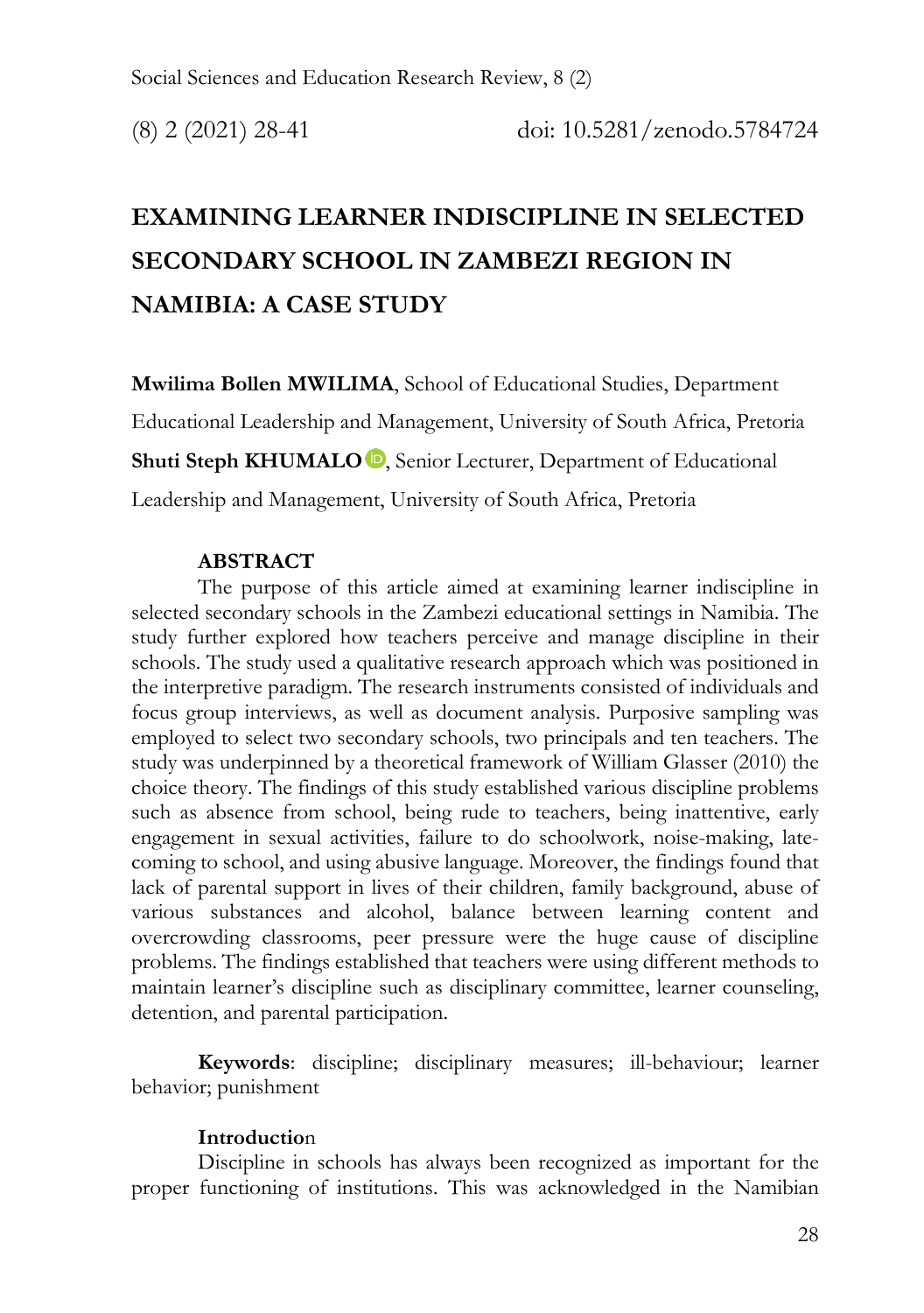Education Act of 2001 (Namibia 2001). It is a fact that if there is no discipline, protection and a feeling of security, schools cannot function properly nor can learning takes place (Kapueja 2014). It is not easy, if not impossible, for learners to concentrate on learning when they have to deal with disrespect, bullying, sexual harassments, threats or violence (Motseke, 2020, Obadire & Sinthumule , 2021; ). Kapueja (2014:18) went a step further in saying that an undisciplined class cannot be taught nor developed to its full potential. There is a global belief that discipline is necessary for learners to learn and teachers are expected to establish and maintain well-disciplined schools. Moreover, discipline has been viewed for many generations as a goal in itself, which is an essential goal in education. The government, community members, and school stakeholders historically have taken pride in maintaining well-disciplined schools. However, this has not consistently been the case in Namibia, as a number of studies and publications have pointed to the deteriorating environment of the school discipline (Amutenya 2016; Hiholiwe 2015; United Nations Development Programme (UNDP) 2016). The major concerns are: late-coming of learners, teenage pregnancy, sexual promiscuity, cheating in examinations, and general violence (Hiholiwe 2015; Ndeleki 2016).

#### **Related Literature Review**

Dealing with discipline matters is one of the most challenging tasks of the teaching work. Each indiscipline, like every learner is individual, originating from a kind of conditions directly connected to the person resulting in problems. The term "indiscipline" refers to any behaviour that mirrors social rule violation or act against others (Wolhuter & Van der Walt 2020:1). According to Temitayo et al. (2013:9), the list of indiscipline among learners in schools include displaying negative attitudes, intentionally breaking rules, cheating on tests and assignments, refusing to do what a teacher instructs them to do, wandering out of their seats, alcohol use and smoking marijuana, involvement in promiscuous behavior and making threats. This kind of ill-discipline does have negative implications on the culture of teaching and learning (Ndou, 2021). In Namibia, learners are claimed to blatantly challenge and violate school rules, attack teachers, use alcohol and tobacco on the school premises, engage in sexual promiscuity, vandalise and pilfer school assets. To validate this point, various incidents of learner behavior has been related from the two regions (Okavango and Zambezi) through the media, for example, about 232 cases of learner pregnancies, and 45 girls raped which resulted in pregnancies, as well as school dropout in the few first months of 2018. It is a fact that views regarding the causes of indiscipline vary, but it is overall agreed that indiscipline behavior in secondary school learners is common than in primary schools. Harris (2017:1) noted the following as possible causes of discipline problems: the conditions at the child's home, the influence of peers, perceptions of reality that learner and those around him or her might please, and also the community that might provide favourable conditions for indiscipline to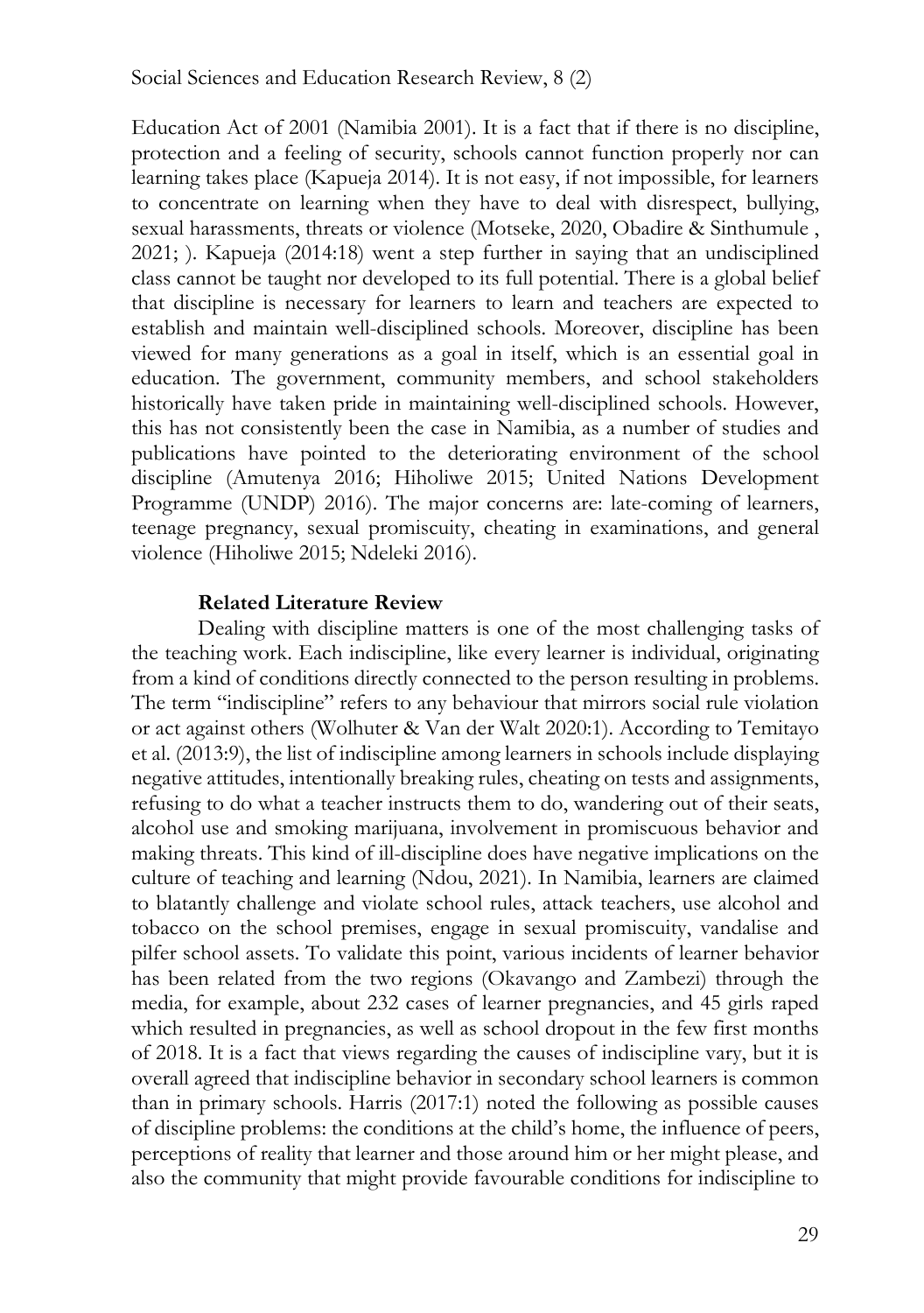grow. Learners with problems at home may have more forcing issues on their minds than schoolwork; on the surface, this shows a cause of problem. A further complicating matter was the overcrowding of classes which results in lack of textbooks in subjects and other materials, as learners might be compelled to sit around in big numbers. Nxumalo's (2013:29) found that big classes learners scream or talk loudly while learning content is being taught, throw things around, eat and move or run around randomly, disregarding teachers' instructions to reestablish control. In an attempt to maintain discipline schools have followed various strategies such as detention, disciplinary committee, learner counseling, involving parents, school rules and suspension. Nevertheless, Sarwar (2016:227) asserts that there is interesting role of parents in shaping the good behavior of children. For instance, the author indicated that home is the place where a normal and healthy development of any child begins and the family constitutes the spine of an individual. From this perspective, family is pondered to be a basic ecology in which behavior of children is manifested in their childhood by a way of negative or positive reinforcement. Furthermore, the study found that indiscipline had the following impact both on learners and teachers: loss of concentration; learners poor academic performance, teachers spend most of their time solving problems associated with indiscipline instead of focusing on effective teaching and learning, and poses threat to other school learners, teachers and managers.

## **Problem Statement**

The problem of learner indiscipline in Namibian secondary schools had developed into a serious problem that stakeholders in education sector should find out means of achieving self-discipline. Ill-behaviour upsets the government directly or indirectly, the school management and the society. If permitted to prolong, it will severely damage educational settings and teaching itself. In this context, discipline sounds to be any upright for the accomplishment of a school in high academic standards and extracurricular activities. Education Act 16 of 2001 expands that when there is a lack of safety because of bad behavior and insecurity, educational settings cannot function smoothly. This implies that disorderly conduct, disruptive and unsafe environment causes teaching and learning unachievable. Managing discipline in schools is therefore of the outmost essential to permit teaching and learning.

## **Theoretical Framework**

The choice theory relating to relationship-driven counseling and lead management style characteristics are used to explain the finding of the inquiry. Not only is this the Namibian, but also other African countries including South African (Khumalo, 2019). This study focused on the process of changing teachers' behavior away from the use force and authoritarian practices in promoting self-assessment and incorporating feedback from administrator and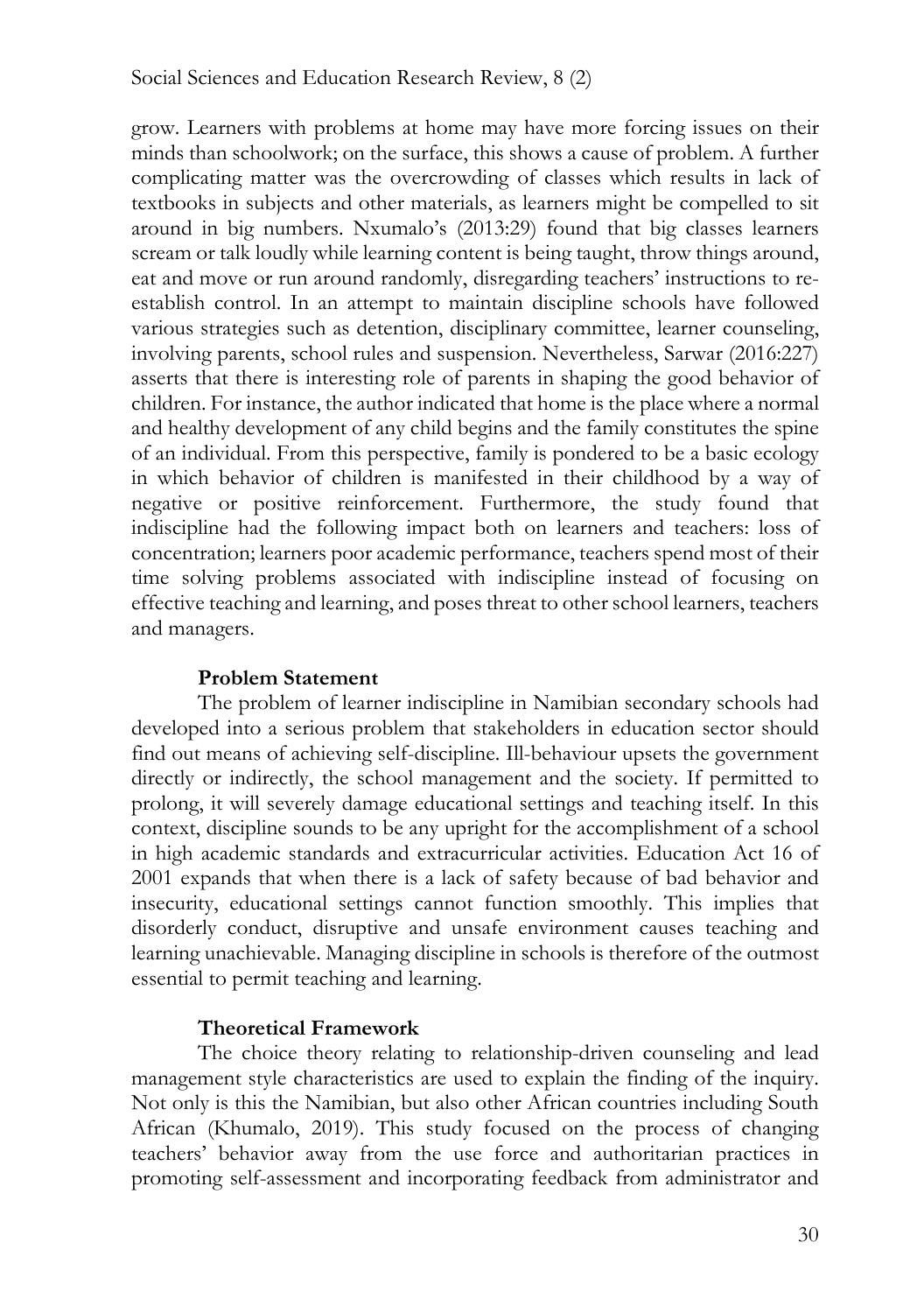teachers. According to Glasser (2010), the choice theory ideology was developed because of its emphasis on improving current relationships. Choice theory assumes, therefore, that an individual who is permitted to choose his or her behavior to accomplish a wanted end-product can be creative, disciplined, flexible and self-confident, while an individual who has little choice may experience lower self-respect and negative emotions (Botha 2016). Choice theory supports Reality Therapy, the counseling method (Glasser 2010). This theory acknowledges the fact that learners should be counseled regarding more effective choices in order to accomplish want satisfaction, and therefore greater happiness. The assumption of choice theory is neither insight about underlying causes of problems nor resolution of unconscious conflict (Glasser 2010). It is about truthful assessment of current behaviours, the betterment of individual insight, and most of all assisting learners to take positive actions to maintain the relationships with the individuals they want in their lives. The relevance of this theory is justified when discussing the framework of the findings later in this inquiry. Therefore, theoretical framework will significantly strengthen this study as it enables the researcher to explore more aspects relating to learner discipline.

## **Research design and Methodology**

In order to examine the nature learner indiscipline and how teachers in the selected secondary schools perceive and manage discipline, a qualitative approach which is analytical, descriptive and interpretive was applied. Qualitative research is mainly interested in how persons interacting with the social world build their own reality (McMillan & Schumacher 2010: 315). Maykut and Morehouse (2001:43) confirmed that qualitative approaches are beneficial when the researcher needs to have an understanding of a phenomenon and to determine the meaning given to events that participants experience. The qualitative approach comprises a naturalistic enquiry which focuses on understanding a phenomenon as it happens in a natural manner (Mouton 2016:130). The study also involved a case study approach, which individuals and sittings were explored in depth and described in detail in the final report. The case was two principals and ten teachers and it was a case of learner behavior in the Katima Mulilo and Chichimani circuit.

Purposive sampling was used to choose participants in terms of their relevance to inquiry questions, and specific characteristics which made them bearers of information wanted for the investigation. According to McMillan and Schumacher (2015:319), purposive sampling is a method of making a choice from the population (an existing list of the elements in the population) so as to identify the individuals to be incorporated in the research. Principals and teachers were recruited according to the following characteristics: having in-depth knowledge about discipline police and as the ones mostly directly involved in the dealings of disciplinary problems in schools. The target population comprised of 10 teachers (five in each focus group interviews) and the principals (for individual interviews)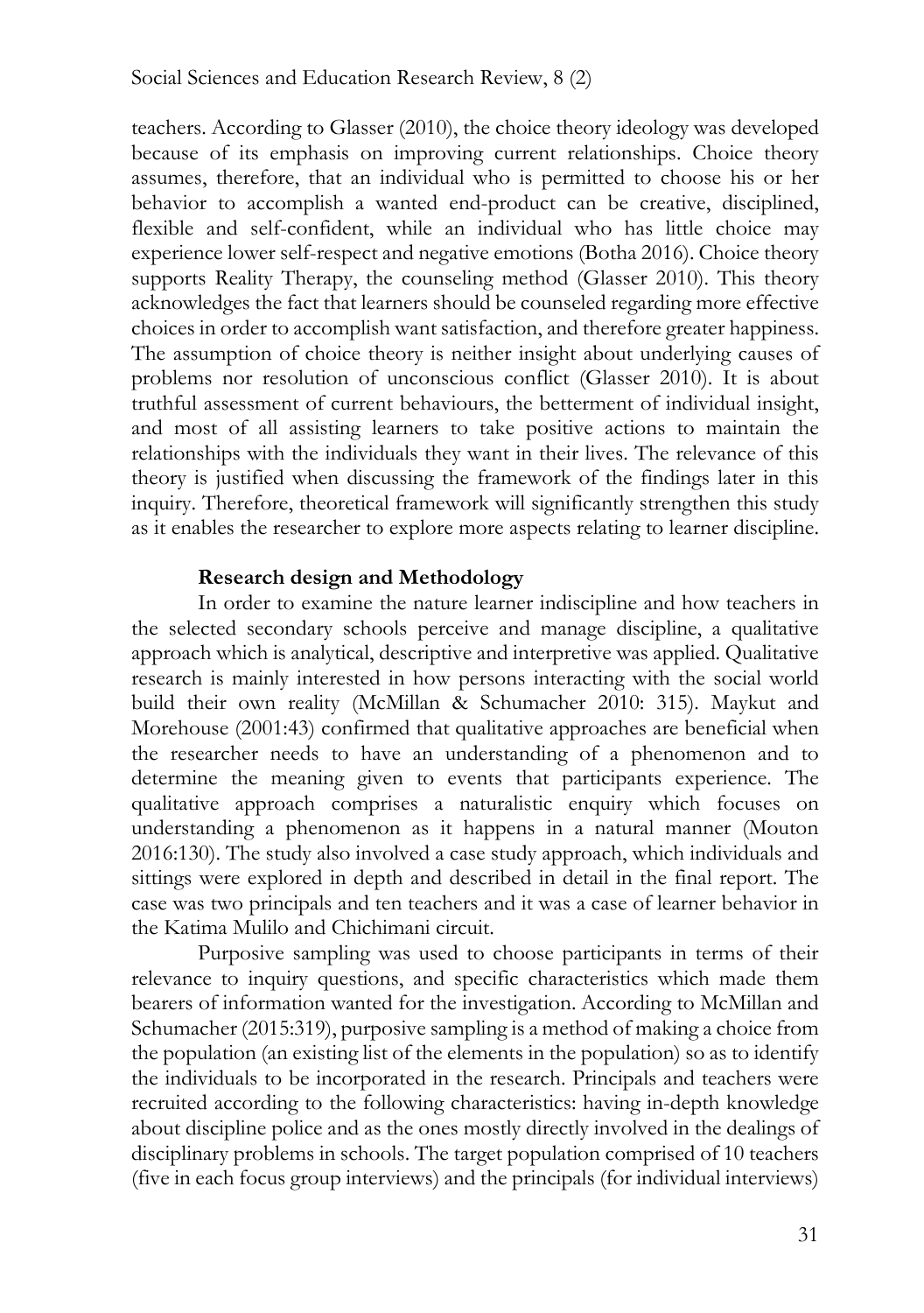one from each of the two selected settings. The sample comprised of 12 participants, including seven male and five teachers and their ages ranged between 28 and 57 years old.

Research instruments employed in this study comprised of three qualitative evidence gathering techniques such as individual interviews, focus group interviews and document analysis. Information was mainly gathered through interviews using an interview schedule to guide the process. It was also necessary to embark on document analysis in two selected secondary schools. Documents such as policies of schools, school code of conduct and books where minutes of disciplinary meetings were reviewed. The research recorded the audio discussions and documented them using transcriptions, subsequently using an inductive approach to analyse the data. I followed McMillan and Schumacher (2010) method of data analysis, which entails identifying, coding and categorizing the primary patterns in the data. The sub-themes were then integrated into the main themes. These themes were interpreted in line with the available literature on discipline in schools to highlight results and indicate knowledge gaps for future research. Credibility and trustworthiness were ensured by use of member checks and triangulation of data (Baxter & Jack 2008:555). With regard to ethical issues, the researcher applied the following ethical considerations: confidentiality and anonymity was carefully maintained at all stages including prior, during and after the data collection, thus protecting and safeguarding the participants in this study.

## **Findings and discussions**

The results of the study based on established themes are displayed as follows: conceptualizing discipline, types of discipline problems experienced, possible causes of learner behavior, how disciplinary measures are administered and impact of discipline. Participants were coded as follows: P1 and P2 were used to represent the two principals with whom I had individual interviews. The codes T1, T2, T3, T4 and T5 represented the five teachers from School "A" that participated in one focus group interview while T6, T7, T8, T9 and T10 represented teachers from School "B" respectively.

# **The types of discipline problems experienced in the selected schools**

The data gathered exhibits that there is indiscipline among the learners of the involved schools. Instances include unauthorized absenteeism from school, being rude or lack of respect for teachers, being inattentive, early engagement in sexual activities, failure to do given work, getting up and moving around without permission, late-coming, noise-making, talking and laughing inappropriately, and abusive language (P1,P2, T1, T2, T3, T4, T5, T6, T7, T8 & T10).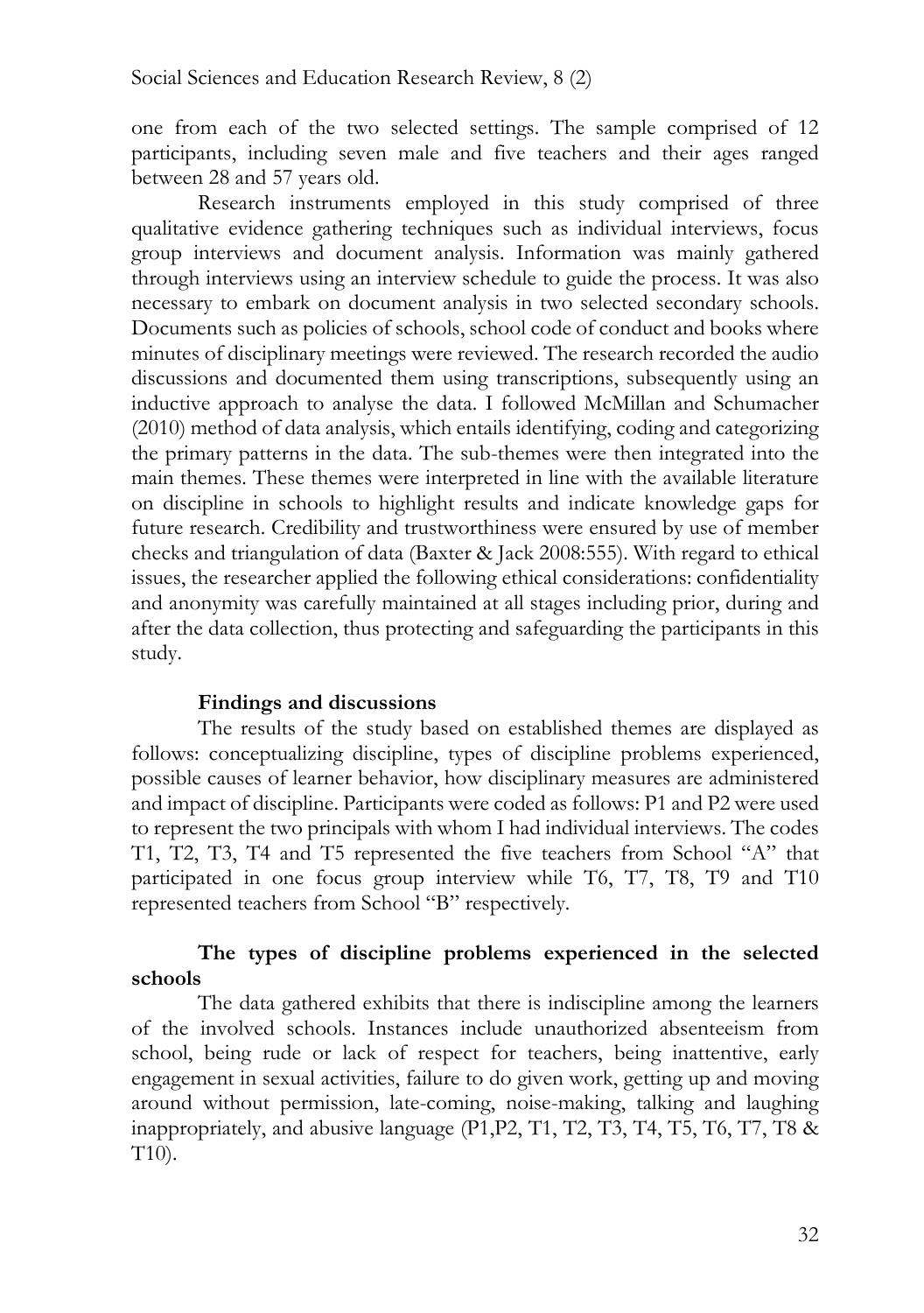#### **Absenteeism**

This study disclosed that discipline problems amongst learners such as frequent absence without permission, as well as dodging and absconding.T4 commented that:

*There are times when learners leave classrooms without permission; some learners are used to cheating and noise-making during class. Late-coming and absenteeism from class lessons are also presenting some problems in my class.*

#### P2 indicated that:

*"Absenteeism without proper communication happens when a learner stays at home without informing the class teacher, and when there is no proper reason given".*

These findings are in agreement with Makendano's (2016:124) findings that teachers in many instances complain of inappropriate types of behavior such as interruption of school activities by ill-behaved learners, skipping classes as they wish, absent without proper reasons given, rudeness to teachers, vandalizing furniture and textbooks in class, and lack respect for teachers. These types of behavior consequently contribute to a negative effect on the teachers' instruction. As stated by the participants, frequent absence from school is the most committed disciplinary infraction in these secondary schools. Learner's absenteeism in these schools revolves around the home environment such as broken homes and bullying from fellow learners.

#### **Stealing**

Most of the participants P1, P2, T1, T2, T3, T5, T6 & T8 described stealing as another individual's belongings without his or her approval. According to participants this behavior is mainly influenced by factors such as broken homes and peer pressure grouping. They complain about learners pilfering each other's goods such as food, stationery, clothes, and to some extent pocket money (P1, P2, T1, T2, T3, T5, T6, & T8). Talking about these issues P1 said:

*"Some big boys bully the younger ones and to some extent stealing their properties such as calculates, underwear and money".*

## P2 remarked that:

*"The life at home of the child sometimes results in a learner goes on stealing other learners' food".*

The findings confirm the view of Nxumalo (2013:33), who noted that stealing is a widespread trend in educational settings and poses an everyday problem for teachers. Marais and Meier (2010:51) argued that learners pilfer each other clothes, cellular phones, lunch-boxes, food as well as stationery and pocket money. Mtsweni (2008:85) asserted that stealing by some secondary schools learners is an addictive behaviour which involves alcohol and substance abuse.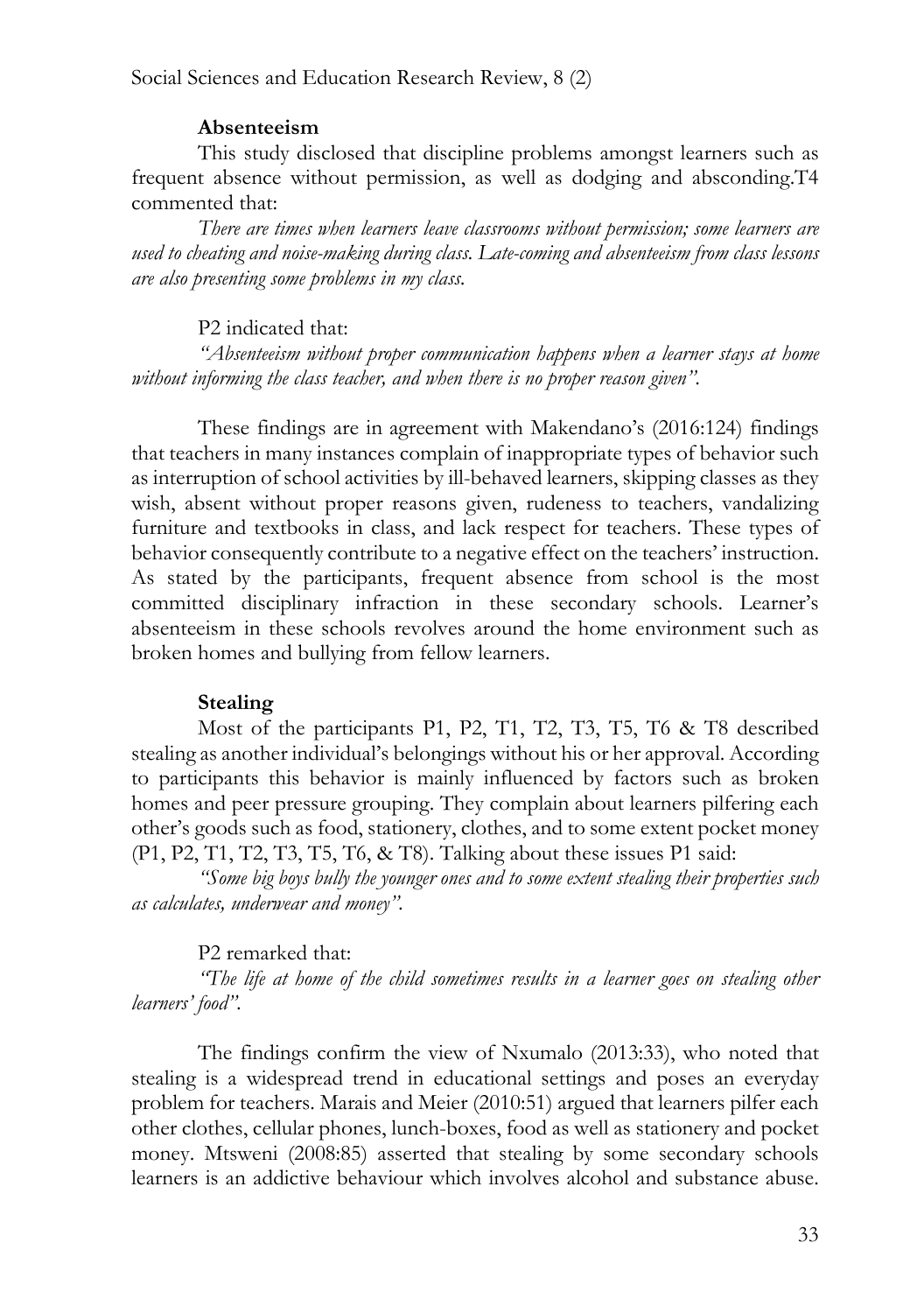Learners steal and vandalise as a means to acquire money for alcohol or tobacco because pilfered articles are often recovered in shebeens. This is confirmed by Glasser's (2010) choice theory that unsatisfactory, combined with the strong sentiments in the offender that others should be punished for the way he or she feels is by far the main reason why anyone attacks at another human being. The theory advocates that the reason why an unsatisfied learner would lash out at a particular time cannot be predicted. In this study it is also notable that stealing can indeed corrupt the good behaviour and thus result in ill-discipline

## **The possible causes of learner misbehavior in selected schools**

The causes of learner indiscipline are multifaceted and stems from a variety of contributing factors are generally dynamic depending on surrounding circumstances. This study has demonstrated that several factors are accountable for the lack of discipline in schools. These are: the home surroundings, the classroom and the school circumstances, the learner himself or herself, the community, the learner's parents and the teachers (P1, P2, T1, T2, T3, T4, T5, T6, T7, T8, T9 & T10). Six subthemes were recognized, namely alcohol and substance abuse, lack of parental support, learners' rights, overcrowding classrooms, peer pressure, and teacher inconsistency.

#### **Alcohol and substance usage**

It was revealed by this study that drug abuse including cigarettes, alcohol, smoking dagga is another factor helping to cause the general learner indiscipline in the selected secondary schools. Participants complained of unpredictable worsening of the learners' behavior and impertinence, when they indulge in taking harmful substances (P1, P2, T1, T3, T6 & T7), They pointed out examples of some learners who attend school while under influence of drugs which is mostly "dagga" commonly known as "marijuana". In this regard, P2 had this to say:

*"A group of learners had recently been found with a big supply of marijuana and cigarettes with the intention of selling them".*

T9 concurred with this viewpoint by stating that:

*"Learners are using drugs which make them disrespect their teachers. Learners bring drugs and alcohol on school premises which make them being rude to teachers*".

Dealing with or merchandising unlawful drugs not only affects learners' actions directly but also changes the whole environment of the setting. This is supported by Charles (2008:23) who contended that alcohol is an ever-present temptation for many people during fun times, as it help loosen tongues and creates a relaxed atmosphere for socialising. According to Mtsweni (2008:85), alcohol and substances misuse add to the ill-behaviour of learners in educational settings and has turn into a horrible source of unsafe academic learning institutions. The ease with which alcohol and drug substances are accessible at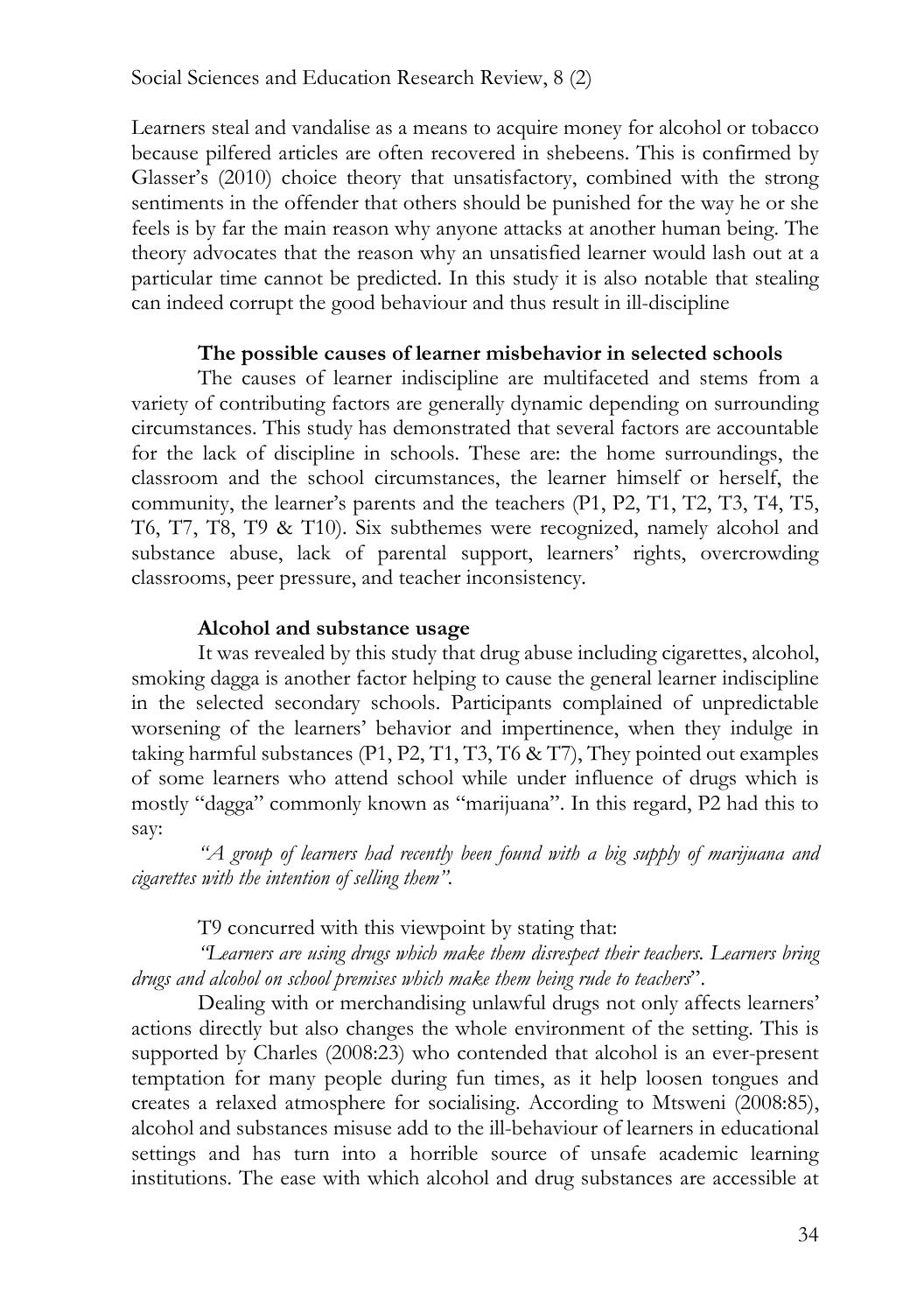settings therefore multiplies the chances of learners being attacked by fellow learners at school or in their way to or back from school.

# **Overcrowded classrooms**

It was established during the interviews that overcrowded classrooms helps to cause a lack of discipline in the selected secondary schools. It was found that teachers have an average of 45 to 52 learners per class (T3, T4, T8 & T9). Participants view overloaded classrooms as the cause of some disorderly behavior among learners (T4, T8 & T9). T4 stated:

*"Overcrowded classrooms promote hostile environment in the sense that learners do not concentrate on their work, instead they pinch, scratch and assaults each other and lastly start fighting one another*".

While T9 put it as follows:

*"The overcrowding of classes result in lack of textbooks in subjects and other materials".*

Overcrowded classes increase the e lack of adequate resources, which in turn leads to increase tension between learners themselves. This finding confirm Charles' (2008:23) ideas that learners often becomes restless when made uncomfortable by inappropriate noise, lighting, temperature, seating, or workspaces. Mokhele (2006:154) asserted that congested classes force learners to sit around in big numbers. Sharing desks or books can turn into a tug of war when one learner may ask to make use of the textbook at home. During this process, arguments erupt which can end up in scuffling or even fighting.

## **How disciplinary measures are administered in selected schools**

The most commonly used disciplinary measures to cope with learner illbehaviour in the selected schools are: disciplinary committee; counseling of a problem learner, discussing the problem with a learner, suspension, involving parents, use of classroom and school rules, as well as the cleaning of the school surroundings and detention after learning period.

## **Learner counseling**

Participants described learner counseling as an awareness of problems and knowing different kinds of misbehavior in school environment by talking and listening to the learner problem (P1, T2, T3, T4, T5, T6 & T7). They pointed out that taking a personal interest in learner's lives motivates them to take an interest in learning from cooperating with the teacher. Regarding counseling of learners, P1 stated:

*"A learner may in some other cases be referred to the school counselor for further counseling to rectify this improper behavior"*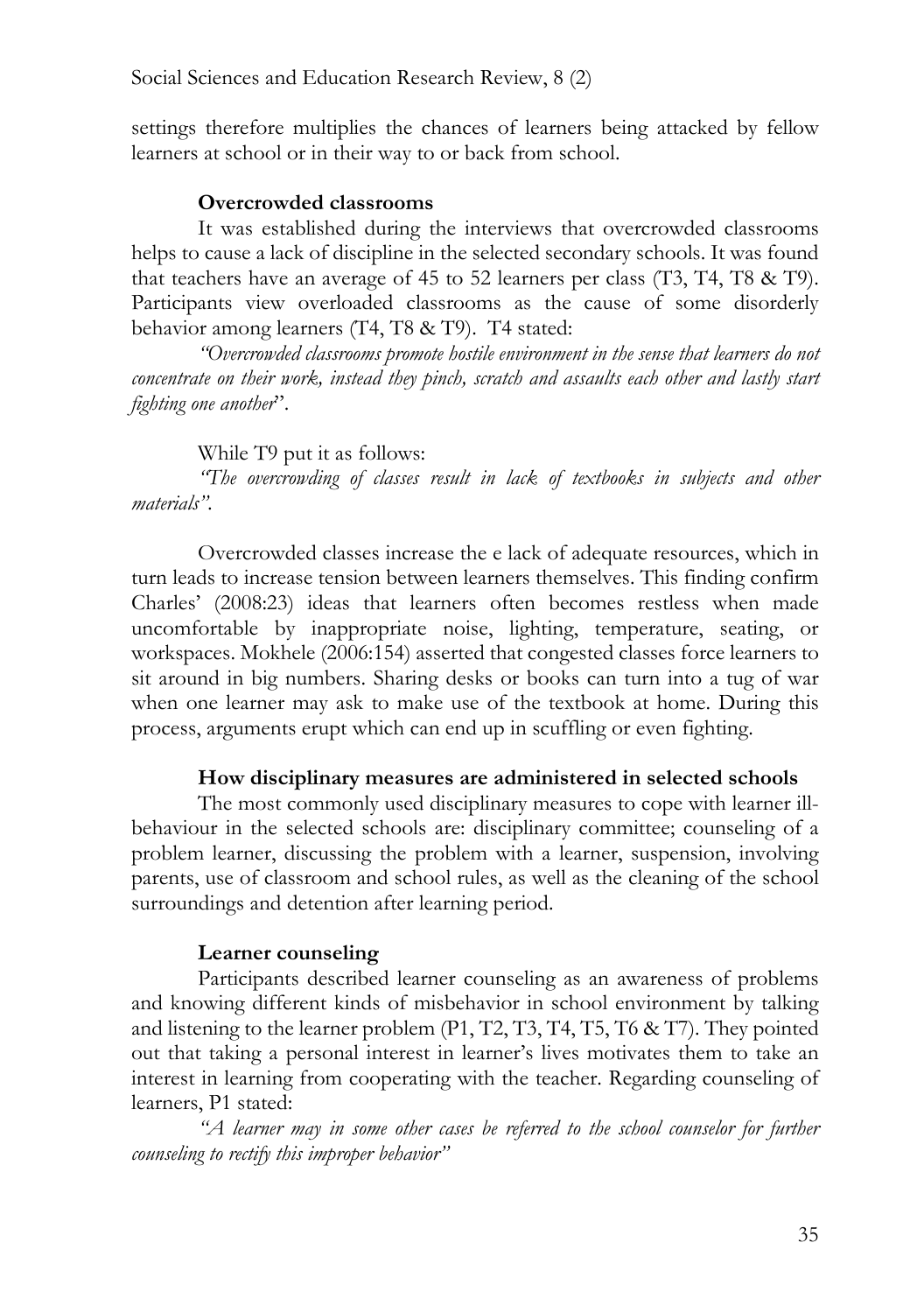T3 explained that:

*"From the class teacher we have the school counselor. Each learner is given an opportunity to be counseling to find out whether it's something that really needs counseling or something that really needs counseling or something that can just be talked about".*

This study has established that speaking to a learner individually in private is of utmost importance since it can provide an opportunity to determine the root cause of ill-behaviour. Koenig (2008:60) found that it is important to make an effort to determine and know the actual causes of learner's indiscipline in an effort to figure out the problem. Ministry of Basic Education and Culture (2008:8) stated that talking and counseling a learner enable the learner to recover his or her composure from confusion and frustration. The counseling should look for the source of inappropriate behaviour in order to help learners to act properly. Glasser's (2010) choice theory believes that through counseling learners are encouraged to take responsibility for their own and peer's behaviour and learn to control themselves. Counselling assistance for disobedient learners should be done in their belief that learners miss insight and understanding regarding their own wrongdoing.

#### **Parental participation**

It is clear that information collected during the interviews with the participants shows that they needed support from the parents so as to play a meaningful role in their instructional task. According to participants (P1, P2, T3, T4, T6 & T7) they involve the parents by inviting them to school if there is disciplinary problem so that they can be informed about their children's behaviour.T7 stated that:

*"Parents normally supervise the schoolwork of their children that they have been given by a teacher to go and do as homework at home".*

P2 had this to say:

*"Parents are a very important element of a school and as such their constant involvement in school issues is of utmost important. Parents play a role of a primary instructor at home that is why their constant involvement is needed".*

This study revealed that parents are the cornerstone of their children's education, without them, learners would have to go it alone and the chances of failure are high. The findings are in line with Koenig's (2008:85) conclusion that parents who are involved in education of their children are likely to make sure that the standards of behavior, direction and character of the community are established and maintained in school. Van Deventer (2018:388) was of the view that through community participation in the work of the school parents may become more interested in the things their children are doing, and this may in turn help to reduce the number of learners who drop out of school. The choice theory argues that the family is the most important aspect in the life of a learner since it provides an emotional and physical environment that constantly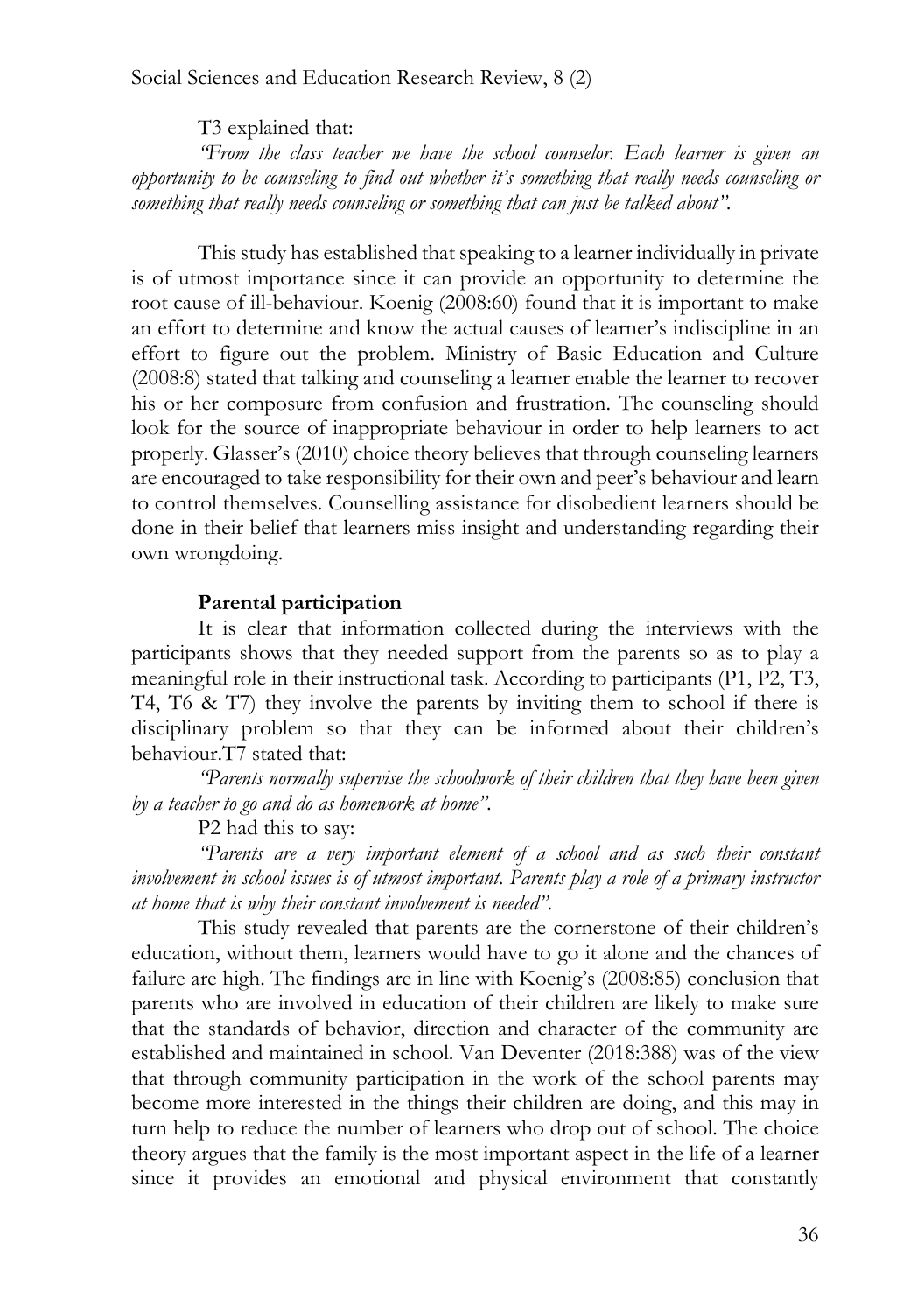surrounds the child and in which close psychological ties exist (Koenig 2008:60). When that influence is combined in a positive way with what goes on in the school, an enhanced outcome for the learner can be expected.

# **The impact of indiscipline in schools**

Most of the participants who spoke on this aspect felt that indiscipline among learners has a negative effect on learning and teaching, as well as hampers the performance of learners (P1, T1, T3, T5, T6, T7 & T8). Participants explained that teachers waste much teaching time rebuking learners, regulating late-coming and controlling unnecessary noise-making, fighting and bullying. Three subthemes were determined, namely hampering the performance of the learners, posing a threat to other learners, and late dropout from school in some cases leading to suicidal tendencies, hence affecting their entire lives as these learners remain delinquent.

## **Hampers the performance**

The participants expressed the view that ill-behaviour has a negative influence on teaching and learning. In addition to causing disruptions, participants say that learners' acts of indiscipline also take up time that could have been used for teaching. According to P1:

*"This ill-behaviour hampers the performance of the child at school. These learners who are ill-behaviour also lead a bad influence on the other learners, and these ill-behaviour learners are also difficult to handle in school".*

T7 had this to say:

*"Learners with ill-behaviour tend to perform low in their schoolwork and they mostly do not do their schoolwork as expected".*

Cotton (2008:2) and Gastic (2008:394) have pointed that indiscipline is a serious problem in the classroom, and the way in which it is dealt with, result in learners getting into trouble at school, as well as causing them punished, whereas Upindi (2012:71) was of the view that learners can miss a lot in the process and this influences negatively the learners' overall academic achievement at school. For example, continuously learner absenteeism is and endless disruption of the schooling process. Prolonged absences mean that a learner falls behind and struggle to participate in and understand school work.

## **Pose a threat to other school learners, teachers and managers**

The ill-behaviour of learners not only impacts learner performance, but also impact on teachers' ability to plan and present classroom teaching in a consistent and orderly manner. Some participants claim that schools are no longer settings of order and safety (P1, T3 & T8). P1 remarked that: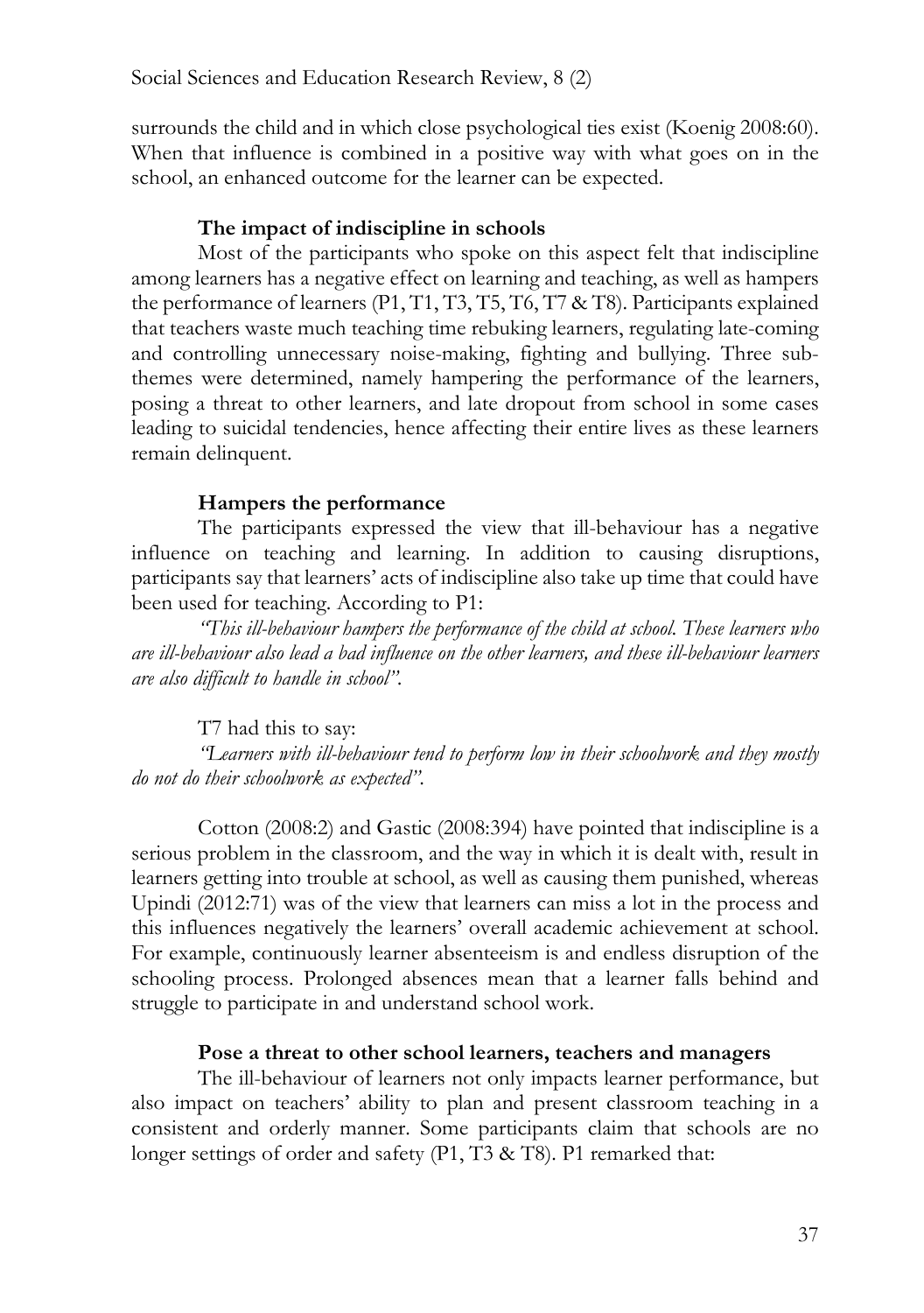"Such kinds of children who are ill-behaved pose a threat to other learners. They tend to bully other learners, so as a result those other learners also will not be able to study well, they will not be able to concentrate at school".

T8 commented that:

*"Learners' ill-behaviour frustrates the relationship between a teacher and learners. So, when that relationship is not well, performance of such learners also goes down so in the end they will fail".*

According to Naong (2007:284), disorderly behavior makes situations alarming and intimidating which are not favourable to the formation of a conducive learning environment. Marais and Meier (2010:41) were of the view that badly behaved learners and disciplinary problems are getting out of hand and hard to deal with, forming part of every teacher's experience of teaching. The issue of ill-behaviour among learners not only has a negative influence on fellow learners or teachers, but it also has a negative impact on the way in which school managers make use of time. Instead of devoting their time to innovative teaching or enhancing the current programmes, they end up wasting time on disciplinary matters. Upindi (2012:71) attested that ill-behaviour occurring amongst learners often forces teachers to leave the teaching fraternity.

## **Conclusion**

The objective of this investigation was to examine learner indiscipline in selected in selected schools in the Zambezi educational settings in Namibia. This was achieved through responding to the research questions stated above. The overall findings indicated that the management of learner behavior is a huge problem for teachers in the Zambezi region of Namibia, particularly schools under study. The findings of the study are that learners' ill-behaviour causes' emotional damage, affects the self-esteem of learners and adversely impacts their academic performance. Ill-behaviour is bad and no teaching and learning can happen in setting where disrespect, bullying, sexual harassment, threats or violence happens. These actions make social injustice and are unsustainable for standard schooling. As a result, learners' accomplishment is disturbed badly because no learner can work in a way that is suitable when frightened with violence. This study accounted on the disturbing scale at which indiscipline happens in the Zambezi educational region in Namibia. These occurrences happening frequently in various schools and school learners are at the earning pay-off. This study was limited to the use of a qualitative approach, by which interview schedules were conducted with principals and teachers at the selected schools. A further study could be carried out to provide same insight as to enlighten educationists, educational planners and teaching personal about the discipline phenomenon.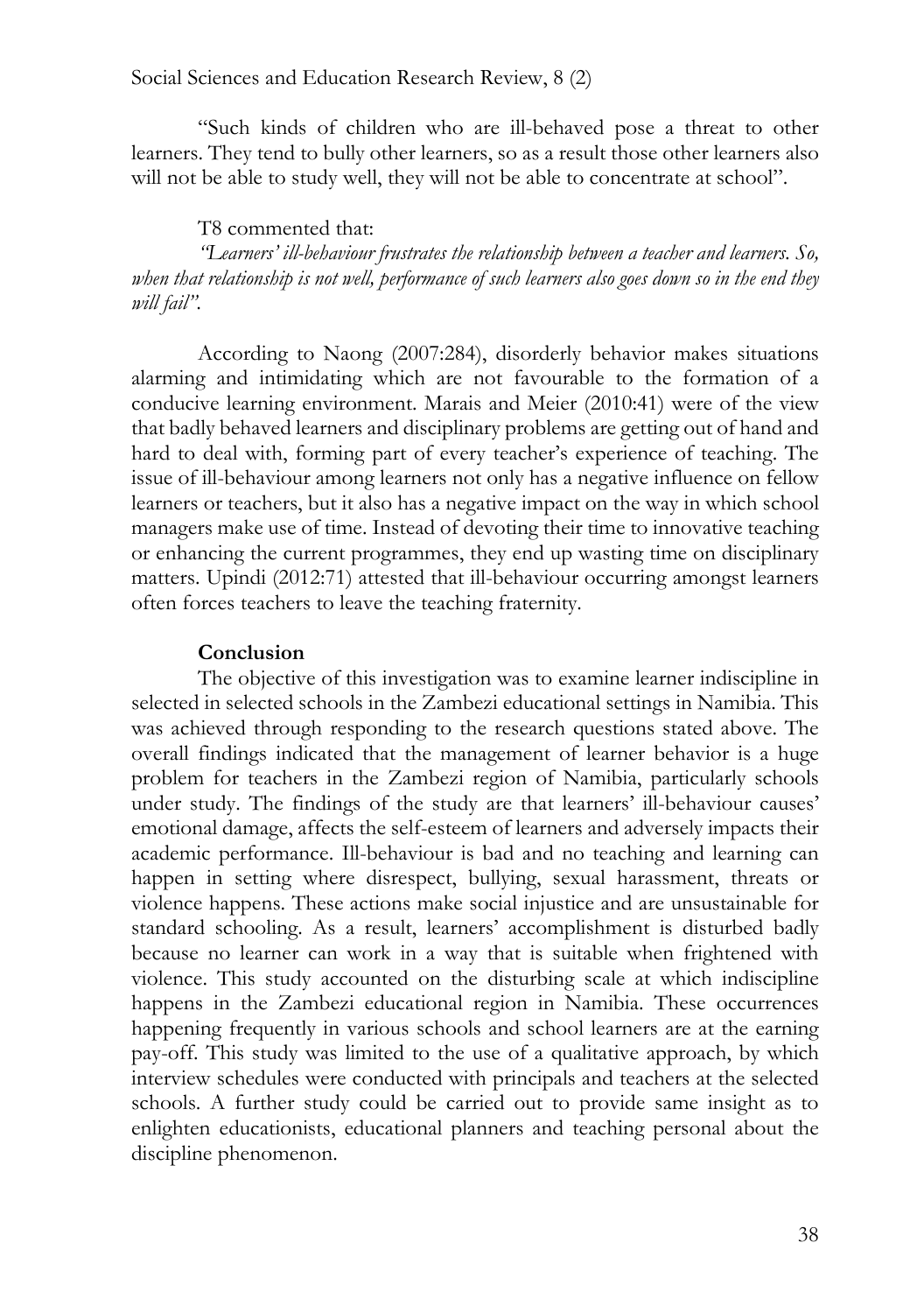# **REFERENCES**

Amutenya, R. 2016. Factors contributing to secondary school teachers' attrition in Khomas Region, Namibia Master's thesis. Windhoek: University of Namibia.

Baxter, P. & Jack, S. 2008. Qualitative case study methodology: Case study design and implementation for novice researchers. *The Qualitative report*, 12 (4): 544-559.

Botha, R.J. 2016. *The effective management of school: towards quality outcomes*. 4<sup>th</sup> edition. Pretoria: Van Schaik Publishers.

Charles, C.M. 2008. *Today's best classroom Management: paths to positive discipline.* Boston: Pearson/Ellyn and Bacon.

Cotton, K. 2008. *School wide and classroom discipline.* http://www.hwrel. 0rg/scud/sirs/51cud.html (Accessed 15 June 2010).

Gastic, B. 2008. School truancy and the disciplinary problems of bullying victims. Educational Review, 60(4): 391-404.

Glasser, W. 2010. Introduction to Choice Theory: Teaching students responsible behavior. Quality Education Programs, Inc. San Pedro.

Harris, D. 2017. What are the causes of classroom discipline problems? Available at:https://classroom.synonym.com/info-7964722-causes-classroomdiscipline-problems.html (Accessed: 15 February 2021).

Kapueja, I. S. 2014. *Discipline in schooling: A study of rural secondary schools in Kwazulu-Natal.* Unpublished PhD thesis. KwaDlangezwa, University of Zululand.

Khumalo, S. S. (2019). Implications of school violence in South Africa on socially just education. *e-Bangi*, *16*(8).

Koenig, L. 2008. *Smart discipline for the classroom: respect and cooperation restored.* Thousand Oaks: Corwin Press.

Le Mottee, S. 2005*. Avoiding polarisation-building healthy relationships at school by developing approaches to school discipline which build a culture of learning and teaching* (Online). Paper presented at the National Union of Educations Conference.

Legal Assistance Centre (LAC). 2017. *Corporal punishment: national and international perspectives.* Windhoek: LAC publications.

Makendano, A. K.2017. *Investigating teachers' experiences of learner discipline in senior secondary schools in the Zambezi region of Namibia*. Unpublished. Med dissertation. Pretoria: University of South Africa.

Marais, C & Meier, P. 2010. Disruptive behaviour in the foundation phase of schooling*. South African Journal of Education,* 30(1): 41-57.

Maykut, P. & Morehouse. 2001. *Beginning qualitative research: Philosophic and practical guide:* London. Falmer.

Mboweni, L. 2014. Challenges and factors contributing to learner absenteeism in selected primary schools in Acornhoek. Unpublished Med dissertation. Pretoria, University of South Africa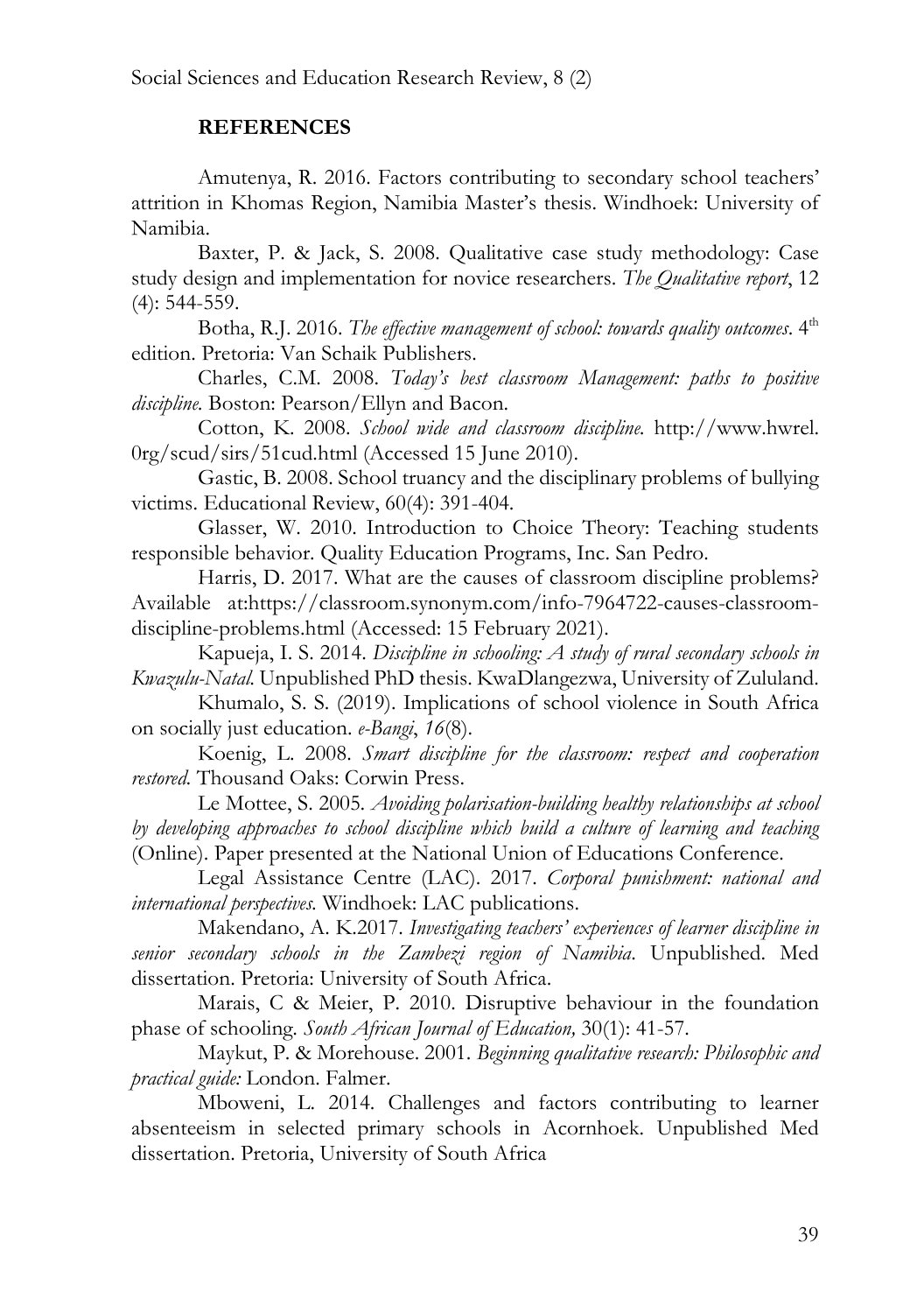McMillan, J.H. & Schumacher, S. 2010. *Research in education: evidence-based inquiry*. 7<sup>th</sup> edition. Boston: Pearson Education.

Mestry, R. & Khumalo, J. 2012. Government bodies and learner discipline: managing rural schools in S.A. through a code of conduct*. South African Journal of Education,* 32(1):97-110.

Ministry of Basic Education and Culture. 2004. *Guidelines for school principals*. Windhoek: Government Printer.

Ministry of Education. 2010*. The speech of the Minister of Education When addressed school principals and higher educational officials in Windhoek:* Unpublished MOE.

Mokhele, R.R. 2006. The teacher-learner relationship in the management of discipline in public high schools. *Africa Education Review*, 3(1): 148-159.

Motseke, M. 2020. Managing ill-discipline among learners in disadvantaged schools. *Africa Education Review*, *17*(3), 22-36.

Mouton, J. 2016. *How to succeed in your Master's and doctoral studies. A South African guide and resource book*. Pretoria: Van Schaik.

Mtsweni, J. 2008. *The role of education in the management of school discipline in the Nkangala Region of Mpumalanga*. Med dissertation. Pretoria: University of South Africa.

Mwamwenda, T.S. 2008. *Educational psychology: an African perspective*. Sandston: Heinemann.

Namibia. 1990. *Namibian Constitution*. Windhoek: Government Printer.

Namibia. 2001*. Namibian Education Act 16 of 2001*. Windhoek: Government Printer.

Namibian Education Mannual. 2010. *Education and Training Sector Improvement Programme: Planning for a learning Nation*. Windhoek: Government printer.

Naong, M. 2007. The impact of the abolition of corporal punishment on teacher morale*. South Africa Journal of Education*, 27 (2): 283-300.

Ndeleki, C. 2016. *Tent hostels blamed for failure in Zambezi Region*. The Namibian: Monday 1 January: 25.

Ndou, N. C. 2021. *Experiences of instructional leaders in promoting a culture of teaching and learning: A case of two secondary schools at Shamavunga Circuit* (Doctoral dissertation).

Nxumalo, T. M. 2013. Educator's perception of discipline in rural high schools. Unpublished Med dissertation. KwaDlangezwa: University of Zululand.

Obadire, O. T., & Sinthumule, D. A. 2021. Learner discipline in the postcorporal punishment era: What an experience!. *South African Journal of Education*, *41*(2).

Oosthuizen, I. J., Botha, P., Roos, M.C., Rossouw, J. P & Smith, M.H. 2011. Aspects of education law. 4<sup>th</sup> edition. Pretoria: Van schaik.

Pienaar, G. 2003. A different approach to classroom discipline problems. *Educare*, 32, 261-274.